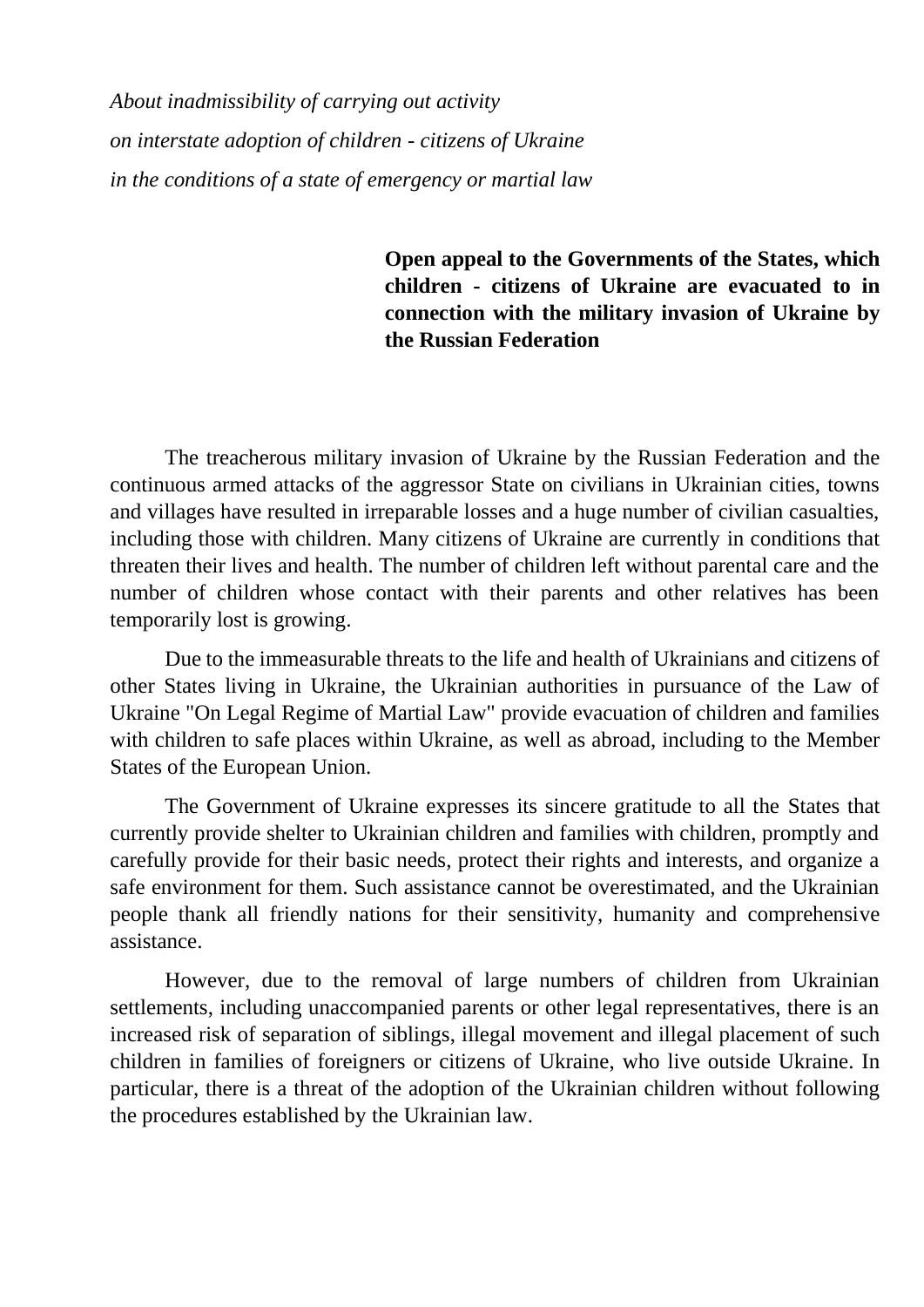The Government of Ukraine sees risks of violation of the rights of children, who are taken abroad to save their lives, primarily for their upbringing by parents, close relatives, citizenship and residence in the country of origin.

Emphasizing the above and adhering to the norms of national legislation, **we officially declare that the procedures of interstate and national adoption of children - citizens of Ukraine cannot be carried out in any country during the martial law in Ukraine**.

This position of the Government of Ukraine is formed taking into account the following.

In particular, the policy of the Office of the United Nations High Commissioner for Refugees (UNHCR) in respect of adoption is that children evacuated to other countries due to an emergency, including children who during stay in other countries were granted a refugee status by such States, cannot be adopted because most of them are not orphans or there is no official credible evidence of their orphanhood, and in such situations they need adequate temporary care to reunite with their families, and not adoption. Significant and effective efforts by both the countries of origin of such children and countries of their stay should be aimed at finding family members of each such child, reunifying each such child with his or her family, and only if this is not possible, granting him or her the status of a child who can be adopted. And it should be remembered that the procedure of adoption of such children can be carried out only in accordance with the laws of Ukraine and only in peaceful conditions.

This is in line with the UNHCR's policy that adoption cannot take place if:

there is a reasonable hope for the successful search for the child's family members and family reunification in the best interests of the child;

the period (at least two years), during which all possible measures have been taken to search for the child's parents and other family members, who have survived, has not yet elapsed;

the return of the child to the country of origin in conditions of security and dignity seems possible in the nearest future, and options for further his/her placement in the country of origin are better in the part of meeting the psychosocial and cultural needs than adoption in a country of stay or the third country.

In addition, in accordance with Article 21, paragraph 1 (a), of the UN Convention on the Rights of the Child, States Parties that recognize and / or permit the adoption system shall ensure that the best interests of the child are taken into account as a matter of priority and they shall ensure that the adoption of a child is authorized only by the competent State authorities which determine in accordance with applicable laws and procedures and on the basis of all relevant and reliable information, ensuring that the